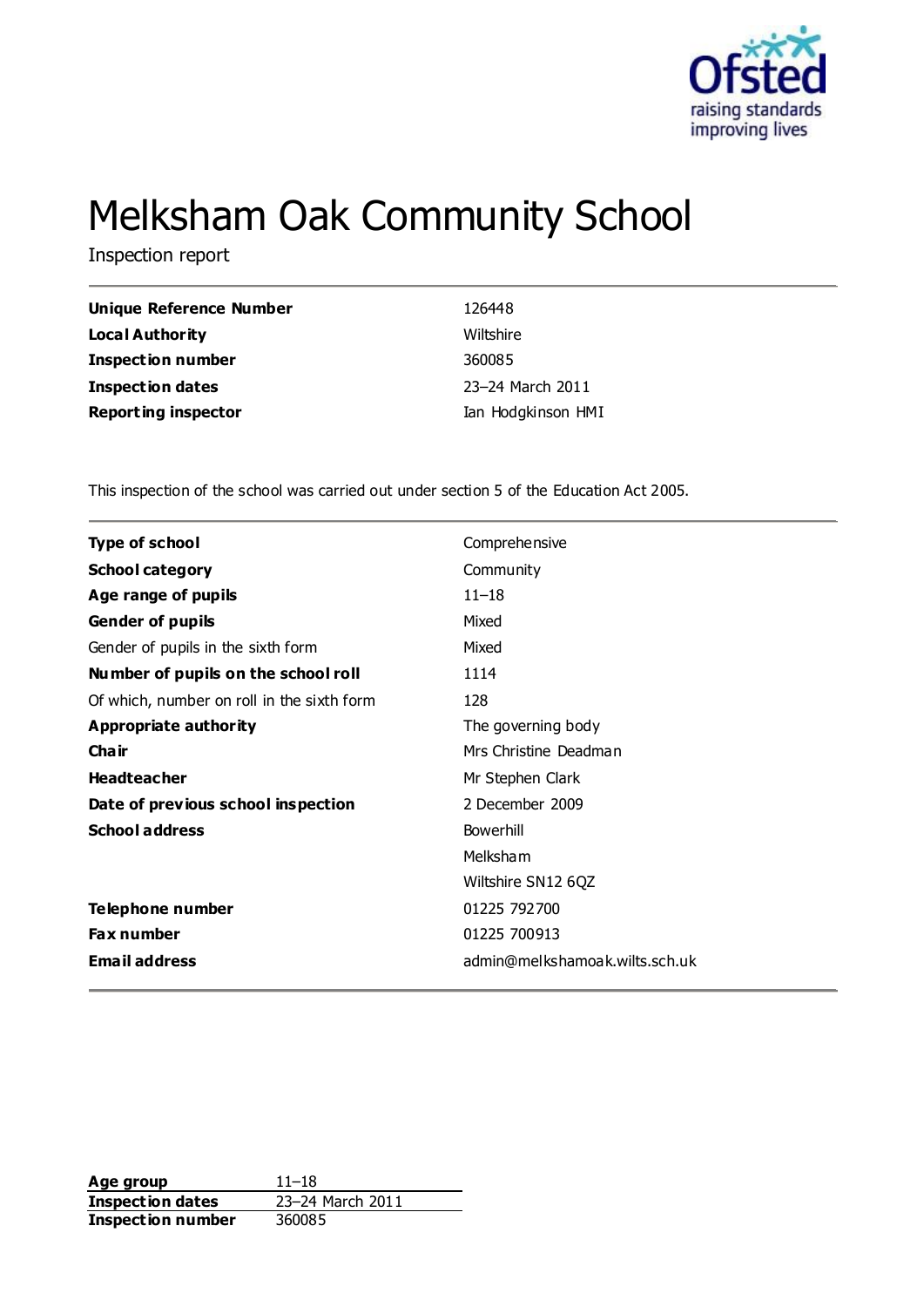The Office for Standards in Education, Children's Services and Skills (Ofsted) regulates and inspects to achieve excellence in the care of children and young people, and in education and skills for learners of all ages. It regulates and inspects childcare and children's social care, and inspects the Children and Family Court Advisory Support Service (Cafcass), schools, colleges, initial teacher training, work-based learning and skills training, adult and community learning, and education and training in prisons and other secure establishments. It assesses council children's services, and inspects services for looked after children, safeguarding and child protection.

Further copies of this report are obtainable from the school. Under the Education Act 2005, the school must provide a copy of this report free of charge to certain categories of people. A charge not exceeding the full cost of reproduction may be made for any other copies supplied.

If you would like a copy of this document in a different format, such as large print or Braille, please telephone 0300 123 4234, or email **[enquiries@ofsted.gov.uk](mailto:enquiries@ofsted.gov.uk)**.

You may copy all or parts of this document for non-commercial educational purposes, as long as you give details of the source and date of publication and do not alter the documentation in any way.

To receive regular email alerts about new publications, including survey reports and school inspection reports, please visit our website and go to 'Subscribe'.

Royal Exchange Buildings St Ann's Square Manchester M2 7LA T: 0300 123 4234 Textphone: 0161 618 8524 E: **[enquiries@ofsted.gov.uk](mailto:enquiries@ofsted.gov.uk)**

W: **[www.ofsted.gov.uk](http://www.ofsted.gov.uk/)**

© Crown copyright 2011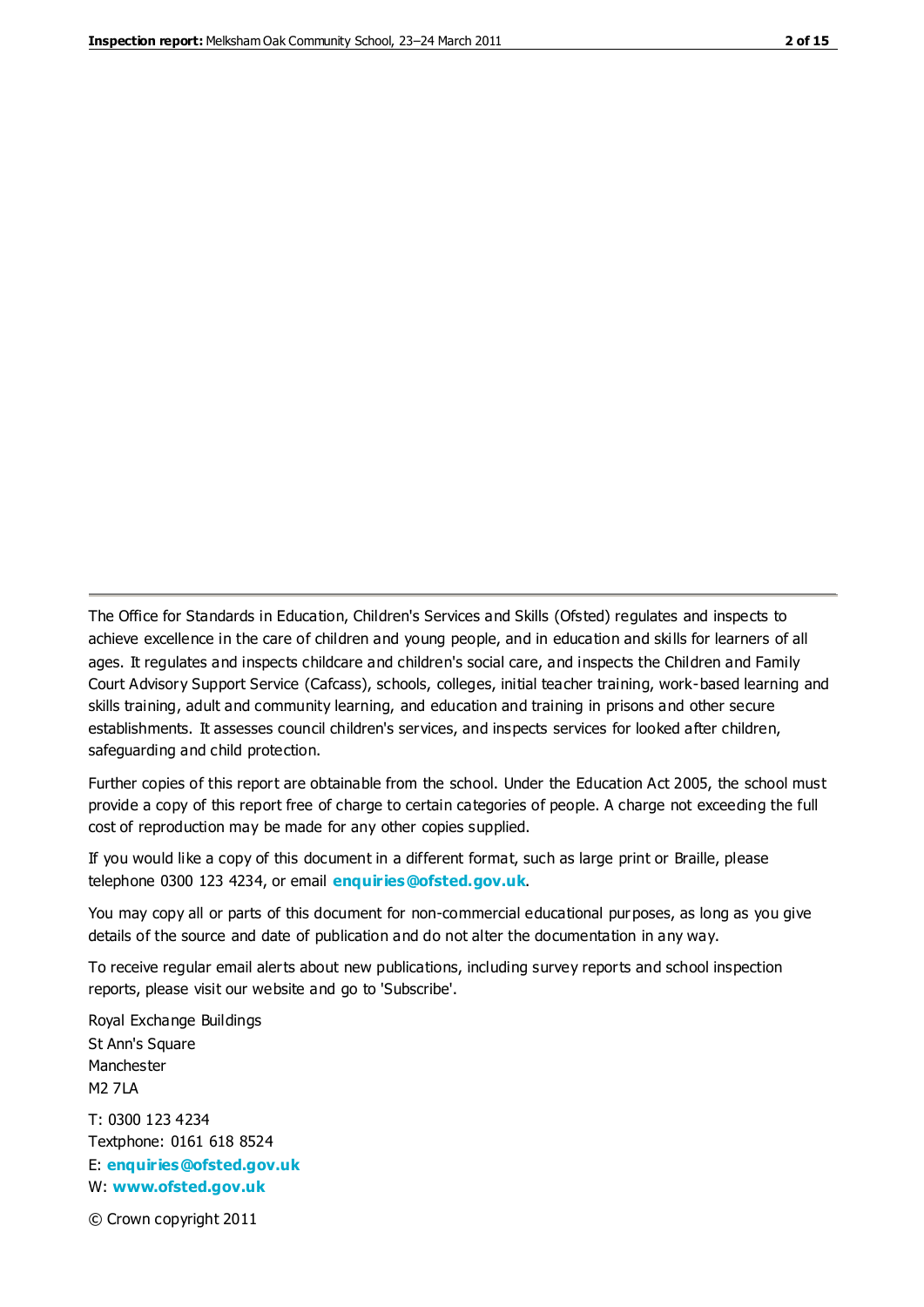# **Introduction**

This inspection was carried out by one of Her Majestys Inspectors and four additional inspectors. Inspectors observed 31 teachers and 34 lessons, and dropped in briefly on many other lessons and activities. Discussions were held with senior and middle leaders, staff, governors, and students. Inspectors looked at documentation, including students books, the school development plans, records of assessment and tracking of students progress, plans and monitoring information for the support of potentially vulnerable students, records of the schools arrangements for the safeguarding and protection of students, and policies and procedures for promoting equality and countering discrimination. In addition, inspectors considered 194 questionnaire responses from parents and carers, together with those from students.

The inspection team reviewed many aspects of the schools work. It looked in detail at a number of key areas.

- The learning and progress made by all groups of students, especially those with special educational needs and/or disabilities and those known to be eligible for free school meals.
- The quality of teachers planning to engage students in lessons and adapt work sufficiently to help all students make good progress.
- The quality of the curriculum and whether it offers all students enough challenge to allow them to make good progress, especially lower attainers and those with special educational needs and/or disabilities.
- The effectiveness of leaders and managers at all levels in ensuring greater consistency in the quality of provision across the school and in closing gaps in the attainment and progress for different subjects and groups of students.

# **Information about the school**

Melksham Oak Community School, known at the last inspection as The George Ward School, has relocated to a brand new site and buildings on the outskirts of Melksham. Numbers on roll have risen steadily over recent years and entry to Year 7 was oversubscribed for the first time in September 2011. Most students are White British. The proportion of students known to be eligible for free school meals is below average. Most pupils come from local wards where the proportion of adults who have been in higher education is low. The proportion of students with special educational needs and/or disabilities, and the proportion with statements of special educational needs, are above average. Most of these students have specific learning difficulties, and some have behavioural, social and emotional needs or autistic spectrum disorders. A small number of students have physical disabilities or hearing impairments. There is a higher proportion of boys than girls in all year groups.

The school has been designated as a specialist technology school since 1997. At its last inspection in December 2009 the school was given a notice to improve the attainment and progress of its students. A subsequent monitoring inspection in July 2010 judged that the school had made satisfactory progress in making improvements.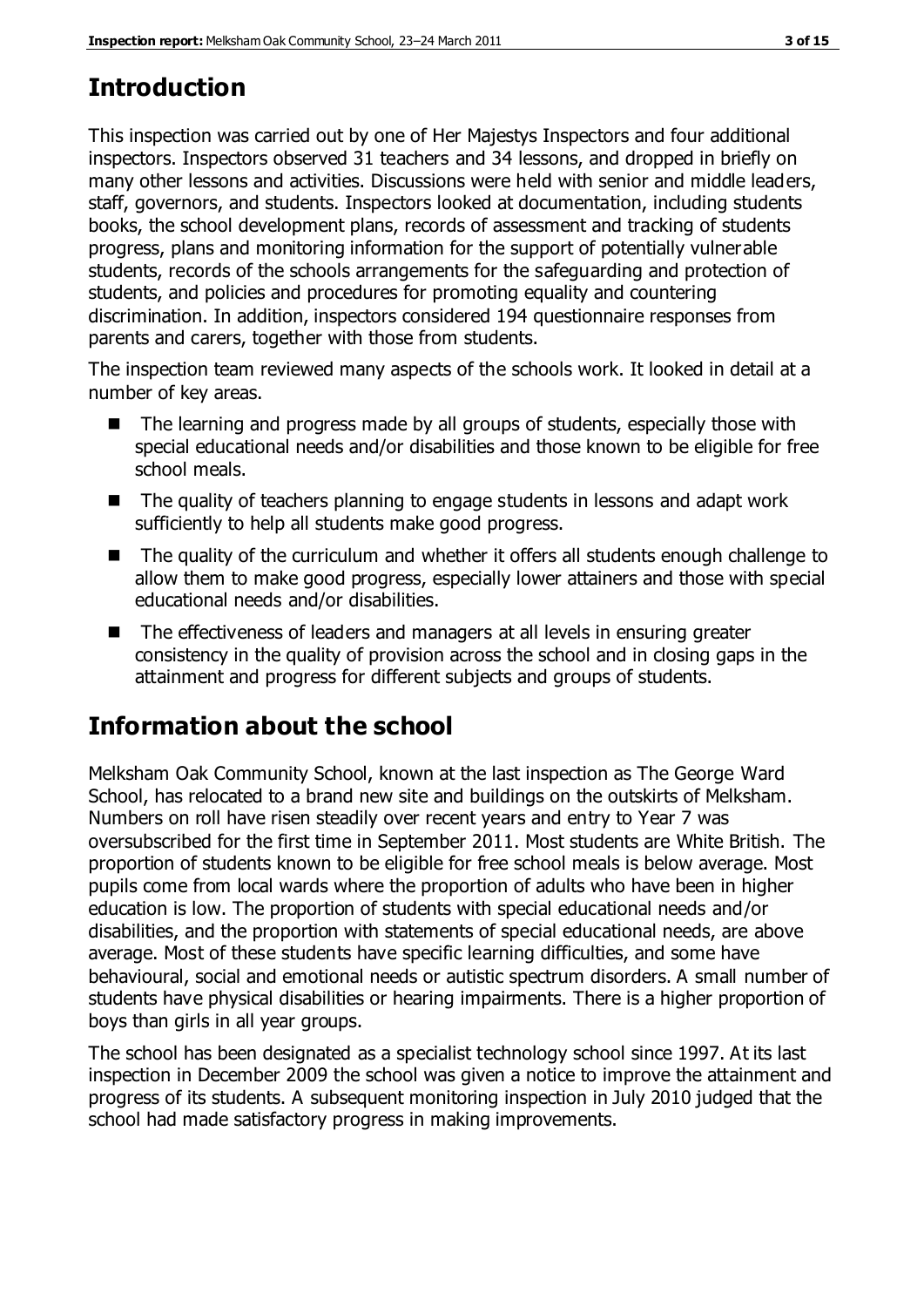## **Inspection judgements**

| Overall effectiveness: how good is the school?  |  |  |
|-------------------------------------------------|--|--|
| The school's capacity for sustained improvement |  |  |

## **Main findings**

In accordance with Section 13 (5) of the Education Act 2005, Her Majestys Chief Inspector is of the opinion that the school no longer requires significant improvement. The school provides its students with a satisfactory quality of education. The headteacher and governing body have demonstrated much energy and strategic vision in leading the school successfully into its new building, and have established a positive ethos and effective environment for learning. The senior leadership team has been strengthened to bring about more effective self-evaluation processes, making better use of monitoring information on teaching, learning, and student progress to give a sharper focus on key areas for improvement. Successful action has been taken to improve the quality of teaching through better planning of lessons, which has yielded improvements in students learning in many subjects, although some weaknesses and inconsistencies remain. The school has demonstrated a satisfactory capacity to improve further.

The proportion of students who gained five or more GCSEs at grades A\* to C, including English and mathematics, improved considerably from 31% in 2009 to 46% in 2010. This pulled the school well beyond the National Challenge minimum benchmark and closed the gap significantly on the national average. GCSE results in English and mathematics improved strongly at grades  $A^*$  to C, reflecting the schools focus on improvement in these subjects at that level, and higher-attaining students made broadly satisfactory progress. However, results elsewhere were more variable, and overall attainment remained low. Lower-attaining students, students with special educational needs and/or disabilities at school action and school action plus, and students known to be eligible for free school meals made significantly less progress than expected. The school has taken decisive action to overcome such underachievement by ensuring that the curriculum offers an appropriately challenging range of courses for students of all capabilities, by strengthening intervention when students are making poor progress, by improving its engagement with families of more vulnerable children, and by improving teaching and learning for students in lower-attaining sets. As a consequence, while there remains a legacy of underachievement for some students in Year 11, learning and progress in other years are securely satisfactory and in all years are improving quickly in most respects. The school is acutely aware of where variations remain, for example in performance between subjects. Sixth-form attainment has improved steadily, especially at the higher A-level grades of  $A^*$ to B, and outcomes for sixth-form students are satisfactory.

In subjects where attainment has lagged behind in the recent past, such as science and modern foreign languages, teaching and learning are now often engaging and academically rigorous. In both subjects, inspectors saw instances of exemplary practice in teachers planning and management of lessons to ensure that students across the attainment range were fully engrossed in their learning. Such teaching is helping to encourage students independence and overcome the passive reliance on the teacher and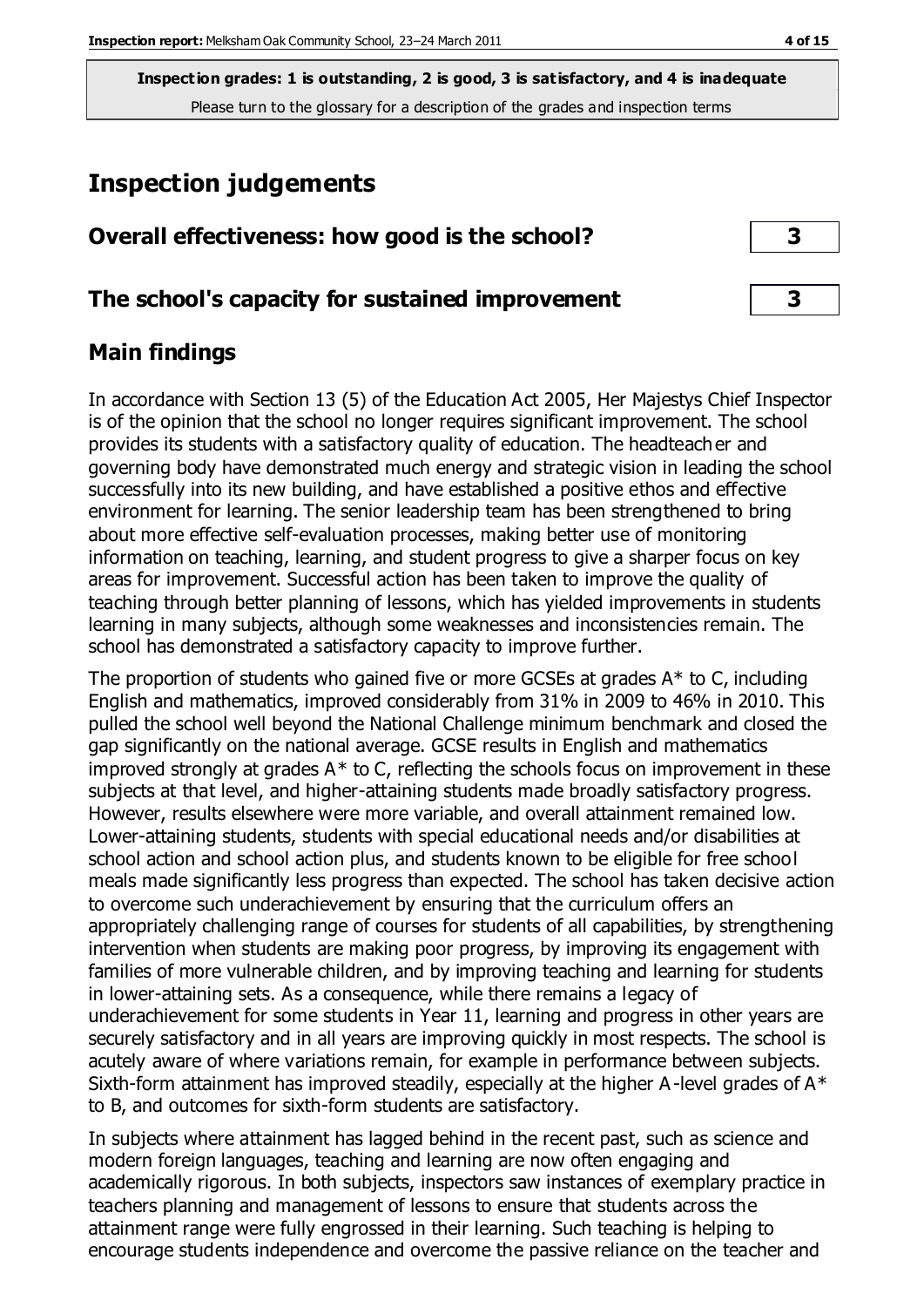distractive behaviour which had constrained learning in the past. These weaknesses are still evident in a small minority of lessons. However, the increasingly widespread and effective encouragement of students to assess their own work and that of their peers against clear success criteria is helping students to develop a clear recognition of how well they are doing and what they need to do to improve. The schools curriculum places an appropriate emphasis on promoting students enterprise skills, although planned opportunities for students to apply their literacy and numeracy skills across subjects are less well developed. The wide use of technology by teachers and students to support learning in and out of the classroom reflects positively on the impact of the schools specialism.

Up to 40% of the schools whose overall effectiveness is judged satisfactory may receive a monitoring visit by an Ofsted inspector before their next section 5 inspection.

## **What does the school need to do to improve further?**

- Raise students attainment and improve their academic progress by:
	- reducing the variation in students attainment and progress between subjects
	- ensuring that all groups of students consistently make at least the progress expected given their starting points
	- promoting students literacy and numeracy skills more consistently and effectively across the curriculum.
- Increase the proportion of good and outstanding teaching and learning in lessons by:
	- ensuring that teachers set tasks which are consistently challenging and well  $\frac{1}{2}$ matched to students capabilities
	- developing further opportunities for students to take responsibility for their own learning
	- sharing the very strong practice which already exists within the school to promote the most effective learning for students.

## **Outcomes for individuals and groups of pupils 3**

Students join the school in Year 7 with attainment that is generally below average; there are fewer higher attainers and more lower attainers than found in most schools. Too many students have underachieved in recent GCSE examinations, but actions have been taken which are successfully overcoming these shortcomings. Students have a well-developed understanding of how well they are doing and what they need to do to improve. Their attitudes to learning are positive in the large majority of lessons. In the minority of lessons where the pace of learning is slow or where students find work is either too difficult or too easy, students disengage and some distractive behaviour occurs. More often, though, students across the attainment range are keen to develop their understanding through discussion with teachers and their peers and take pride in making progress. Students with special educational needs and/or disabilities make satisfactory progress overall, and benefit from some well-planned and skilled support from teaching assistants where this is available. These students also benefit from an increasingly acute recognition of their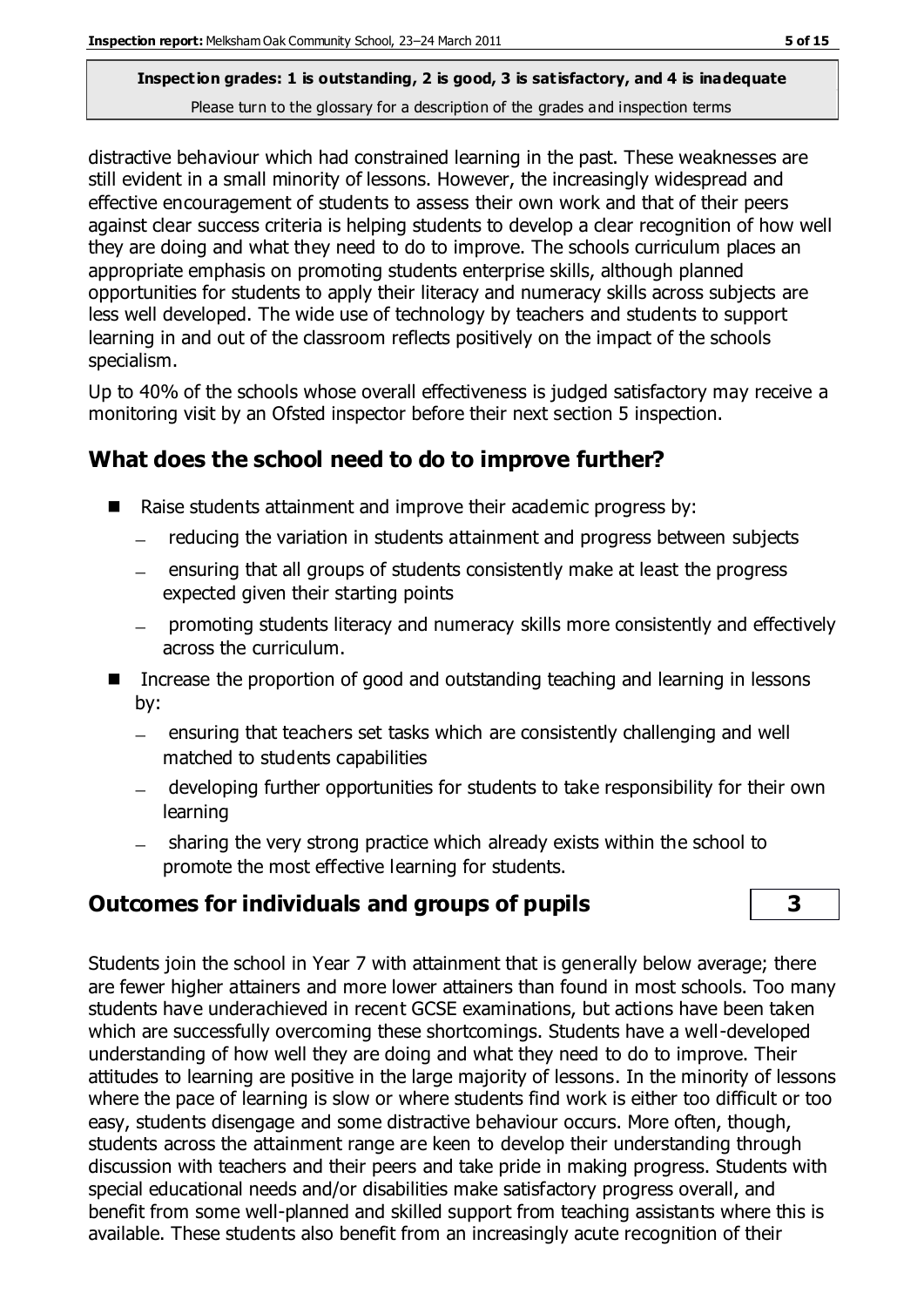needs in teachers planning of lessons and grouping arrangements in class. The school recognises that achievement remains very weak for the small number of students known to be eligible for free school meals in Year 11, and that this is tied to their poor attendance. Progress is much improved for pupils known to be eligible for free school meals in Year 10 as a result of closer engagement with their families and changes to the curriculum.

Most students feel very safe in the school, and students behave well around the school site. Students attendance is broadly average and their punctuality is good as a result of the sharper monitoring facilitated by the single point of entry into the new building. Students work well together on collaborative tasks. Their enterprise awareness is sound and their capability to use information and communication technology (ICT) across subjects is well developed, but their literacy and numeracy skills less so. They are making an increasingly effective contribution to shaping provision in the school, although they take relatively few active leadership roles in the wider community. Students have been actively involved in developing healthier options in the school canteen, and their healthy lifestyles have been further promoted by increasingly good participation rates in physical activities.

| Pupils' achievement and the extent to which they enjoy their learning                                                     | 3                       |
|---------------------------------------------------------------------------------------------------------------------------|-------------------------|
| Taking into account:<br>Pupils' attainment <sup>1</sup>                                                                   | 4                       |
| The quality of pupils' learning and their progress                                                                        | 3                       |
| The quality of learning for pupils with special educational needs and/or disabilities<br>and their progress               | 3                       |
| The extent to which pupils feel safe                                                                                      | $\overline{\mathbf{2}}$ |
| Pupils' behaviour                                                                                                         | 3                       |
| The extent to which pupils adopt healthy lifestyles                                                                       | 2                       |
| The extent to which pupils contribute to the school and wider community                                                   | 3                       |
| The extent to which pupils develop workplace and other skills that will contribute to<br>their future economic well-being | 3                       |
| Taking into account:<br>Pupils' attendance <sup>1</sup>                                                                   | 3                       |
| The extent of pupils' spiritual, moral, social and cultural development                                                   | з                       |

These are the grades for pupils' outcomes

<sup>1</sup> The grades for attainment and attendance are: 1 is high; 2 is above average; 3 is broadly average; and 4 is low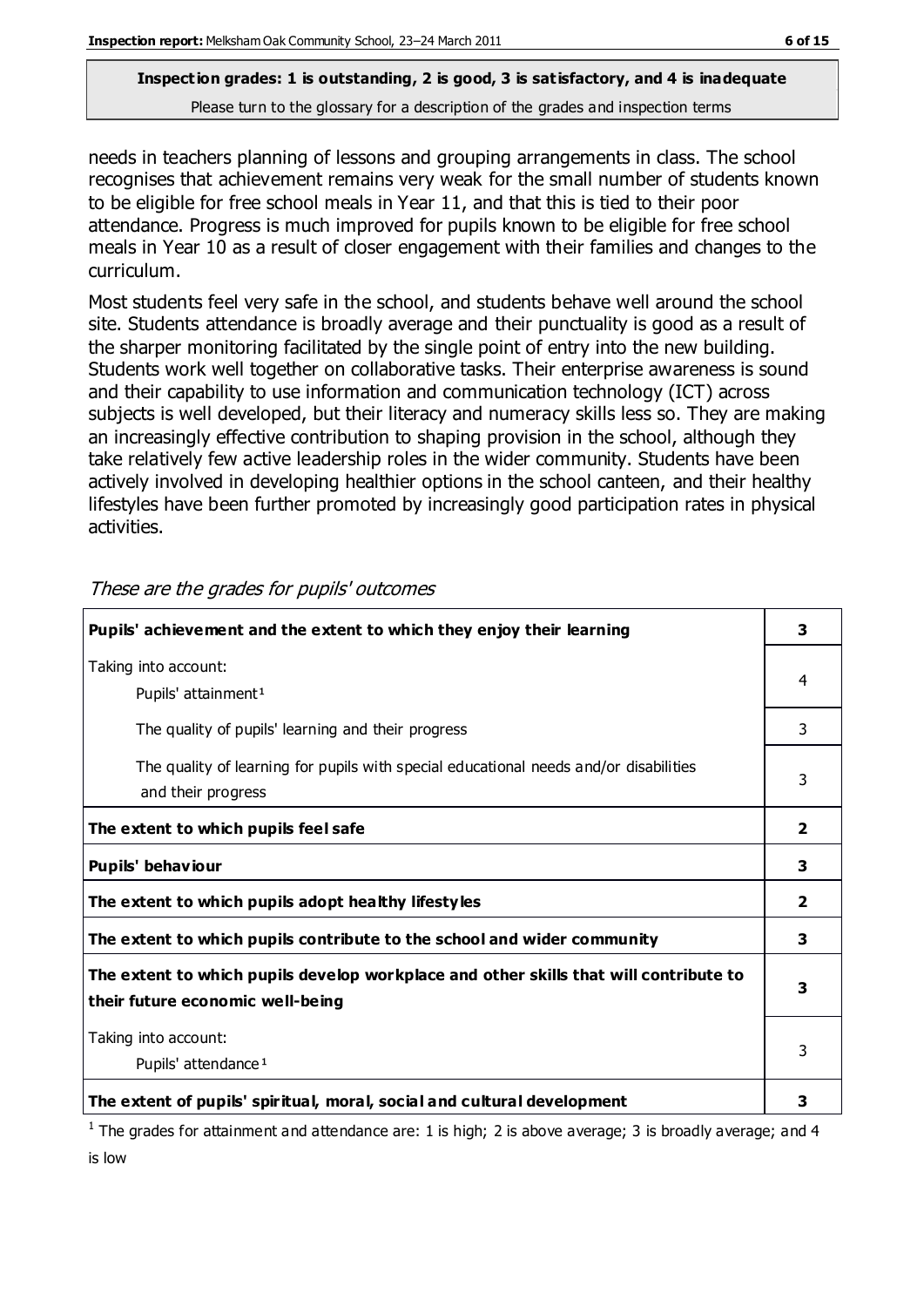#### **How effective is the provision?**

Teachers planning of lessons is often detailed and features well-considered means of capturing students interest by setting learning in contexts which are topical or of immediate relevance to the students. Pupils are made clear about the purpose of each lesson and what they are expected to learn by the end. Lessons typically look to ensure teaching and learning are varied, active and practical. Thus, an outstanding applied science lesson on radioactivity for a low attaining set in Year 11 prompted searching questions from the students on the effects of radioactive leaks from nuclear reactors in Japan. Teachers questioning of students is often well distributed to ensure the full participation of all. The use of assessment, through marking as well as peer- and selfassessment, is a growing area of strength, enabling students in most subjects to gain a clear understanding of how well they are doing and how to improve. Teachers recognise the varying needs of students in their classes, and in the best lessons adapt tasks according to those needs. However, in the minority of lessons where the teaching is no better than satisfactory, assessment information is not used well enough to adapt the challenge of tasks, so that some students find work too easy while some find it too difficult. In a few lessons the pace of learning is slowed because students are too reliant on the teacher for direction and are not encouraged to seek solutions for themselves.

The Key Stage 4 curriculum has recently been strengthened to ensure that students across the attainment range are now offered pathways which suit their academic, vocational or skills needs and interests, and which offer a suitable number of fully accredited courses. The quality and range of the courses on offer are broadened by the schools active partnership with local schools and colleges, and monitored by effective quality assurance procedures. The school has fallen short of its targets in its specialist subjects of technology, mathematics and science, although substantial improvements are now evident here in the quality of provision and in students learning. The Key Stage 3 curriculum offers more time to English and mathematics to develop students literacy and numeracy skills, but there is little formal planning to develop these skills through other subjects. A focus from Key Stage 3 on developing students key learning skills appears to be contributing to students improved approaches and aspirations in the classroom.

Pastoral care is very effective, especially for students in the most vulnerable circumstances. The school has developed close links with outside agencies, and strengthened its capacity to engage with students families in tailoring the most appropriate support. Persistent absence has, however, been reducing only slowly, and remains a source of underachievement for some. Behaviour management strategies are now consistently implemented by teachers and well understood by students, who value the rewards offered and increasingly understand the consequences of their actions. Instances of bullying are dealt with swiftly. The school offers good advice, guidance and support for students when they join the school from primary schools and when they choose their pathways for Key Stage 4 and beyond.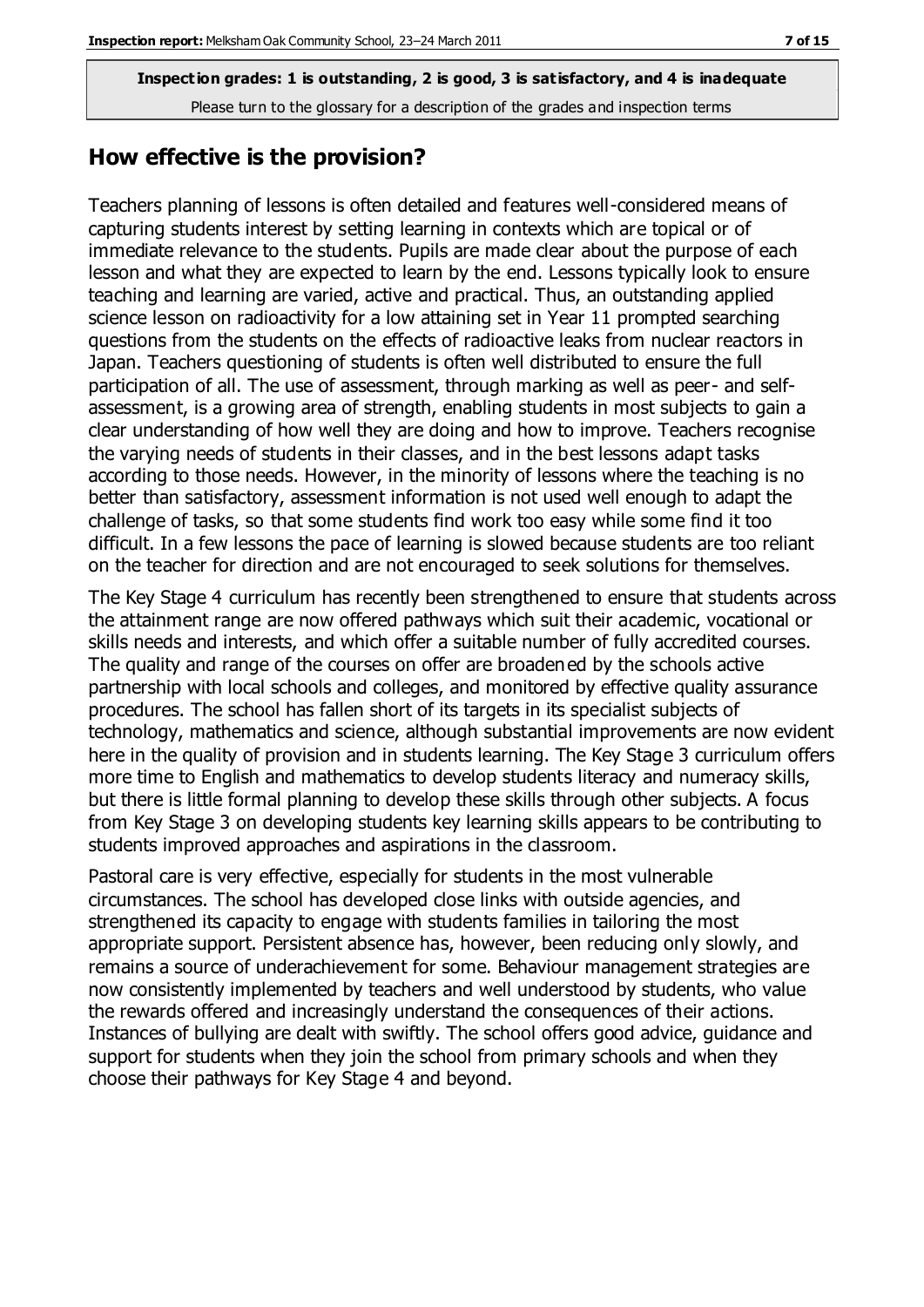**Inspection grades: 1 is outstanding, 2 is good, 3 is satisfactory, and 4 is inadequate**

Please turn to the glossary for a description of the grades and inspection terms

These are the grades for the quality of provision

| The quality of teaching                                                                                    |  |
|------------------------------------------------------------------------------------------------------------|--|
| Taking into account:<br>The use of assessment to support learning                                          |  |
| The extent to which the curriculum meets pupils' needs, including, where relevant,<br>through partnerships |  |
| The effectiveness of care, guidance and support                                                            |  |

#### **How effective are leadership and management?**

Self-evaluation has improved at all levels in the school because of much sharper use of performance data on the progress of individuals, groups and classes than was evident at the last inspection. This has enabled leaders and managers at all levels to identify areas of weakness and plan coherent actions to overcome these. These actions have yet to have full impact in all areas, so some groups, especially in Year 11, continue to underperform, and there is some variation in the quality of learning across and between subjects. However, such gaps are closing, confirming that the schools actions to promote equality of opportunity are satisfactory. A comprehensive programme for the monitoring, support and development of teaching is having a significant impact on improving teachers planning, classroom management, and use of assessment to support learning. The school has made engagement with parents and carers a key area of focus this year and a good start has been made by improving the flow of information and developing the programmes of activities to work with families.

The governing body has been very successful in recruiting governors with a breadth of skills to help, together with school managers, to lead the school successfully and manage its move into new premises. Governors have recently received training in the analysis of school performance and have begun to hold the school more sharply to account for its academic performance, which has been a key area for governors development. They have monitored the schools progress against its notice to improve in monthly meetings, and are involved with subjects in school self-evaluation days in September and October after GCSE results. Procedures to secure the safety and well-being of staff and students are effective and safeguarding requirements are fully met. The school is actively promoting community cohesion within the school and local community. The impact of its work can be seen in a largely cohesive school community and improving local perceptions of the school, evident in a large demand for admissions to Year 7. However, the school recognises the need to engage more actively with the wider national and global communities to broaden the horizons of its students and deepen their understanding of cultural diversity.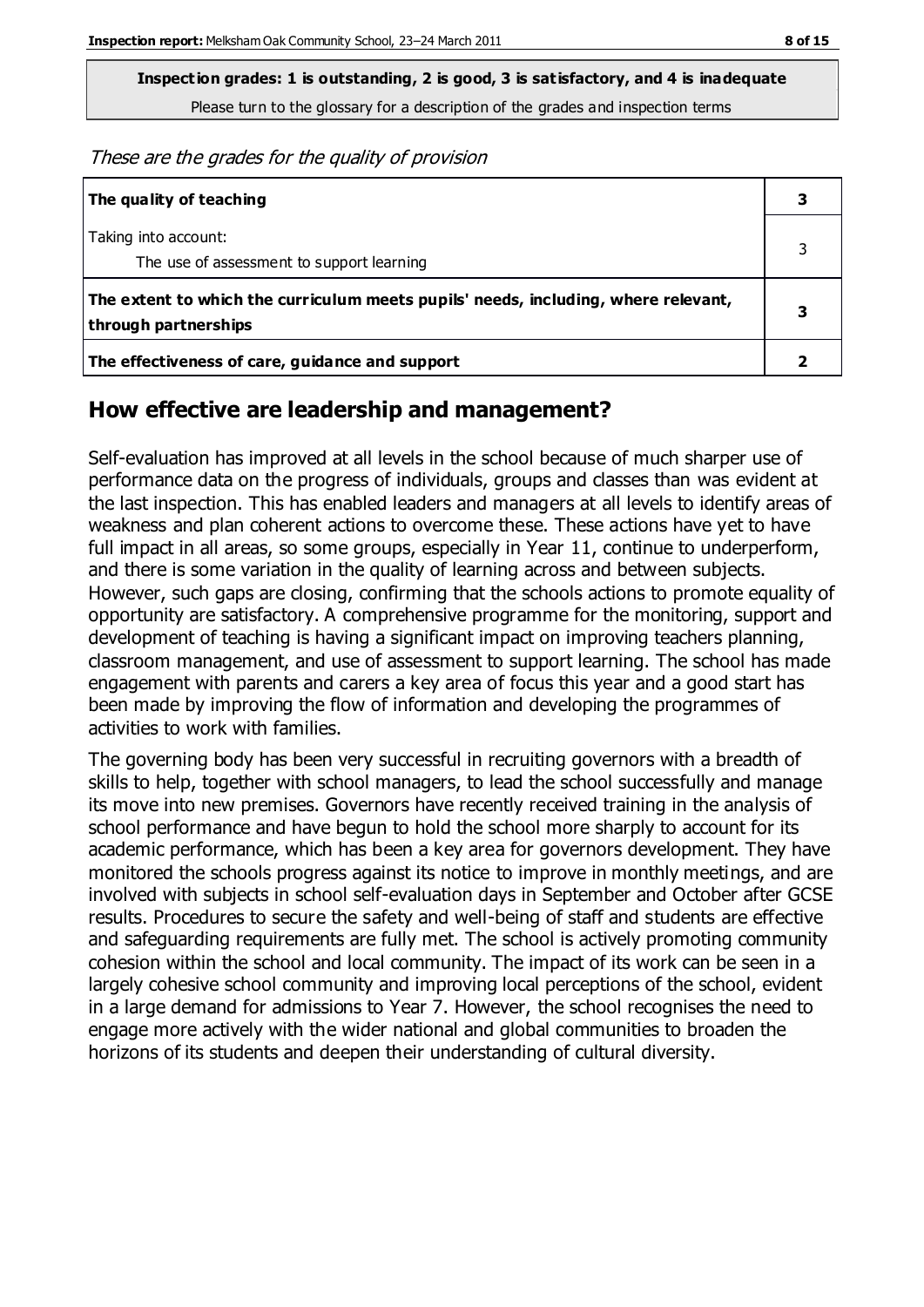**Inspection grades: 1 is outstanding, 2 is good, 3 is satisfactory, and 4 is inadequate**

Please turn to the glossary for a description of the grades and inspection terms

| The effectiveness of leadership and management in embedding ambition and driving<br><i>improvement</i>                                                           | 3                       |
|------------------------------------------------------------------------------------------------------------------------------------------------------------------|-------------------------|
| Taking into account:<br>The leadership and management of teaching and learning                                                                                   | 2                       |
| The effectiveness of the governing body in challenging and supporting the<br>school so that weaknesses are tackled decisively and statutory responsibilities met | 3                       |
| The effectiveness of the school's engagement with parents and carers                                                                                             | $\overline{2}$          |
| The effectiveness of partnerships in promoting learning and well-being                                                                                           | $\overline{2}$          |
| The effectiveness with which the school promotes equality of opportunity and tackles<br>discrimination                                                           | 3                       |
| The effectiveness of safeguarding procedures                                                                                                                     | $\overline{\mathbf{2}}$ |
| The effectiveness with which the school promotes community cohesion                                                                                              | 3                       |
| The effectiveness with which the school deploys resources to achieve value for money                                                                             | 2                       |

#### These are the grades for leadership and management

## **Sixth form**

Students join with grades which are generally lower than those found in sixth forms nationally, and largely follow academic courses at level 3. Pass rates are broadly average but attainment overall is below average because fewer students pass at the higher grades of A and B than is the case nationally. Students progress is satisfactory overall. There is clearly an improving trend in attainment over three years, especially at the higher grades. There have been some marked variations in students attainment and progress between subjects over time, but their current performance suggests that many of these inconsistencies have been overcome. Retention in-year on AS-level and A-level courses is generally good, although a high proportion, nearly a third, leave after their first year in the sixth form and do not move on from AS level to A level. Students mostly enjoy the sixth form and particularly value the high quality of pastoral and academic support and guidance they receive from teachers, tutors and sixth form leaders. Nonetheless, opportunities for involvement in the school and wider community are limited, as are opportunities for extra-curricular sport.

There is much good teaching in the sixth form which provides students with appropriate challenge and gives them the opportunity to take responsibility for their learning and to work independently. Assessment is mostly well used to show students how to improve their work. However, as in the main school, assessment information is not always well used to adapt tasks to suit the sometimes wide range of abilities in the class. Through detailed monitoring of teaching, learning and students progress, sixth form leaders have undertaken thorough self-evaluation and produced an ambitious improvement plan which is already yielding improving attainment and closing gaps in progress between subjects. A clear vision has been established for an ethos of high quality in all aspects of the sixth form which is shared by staff and students alike.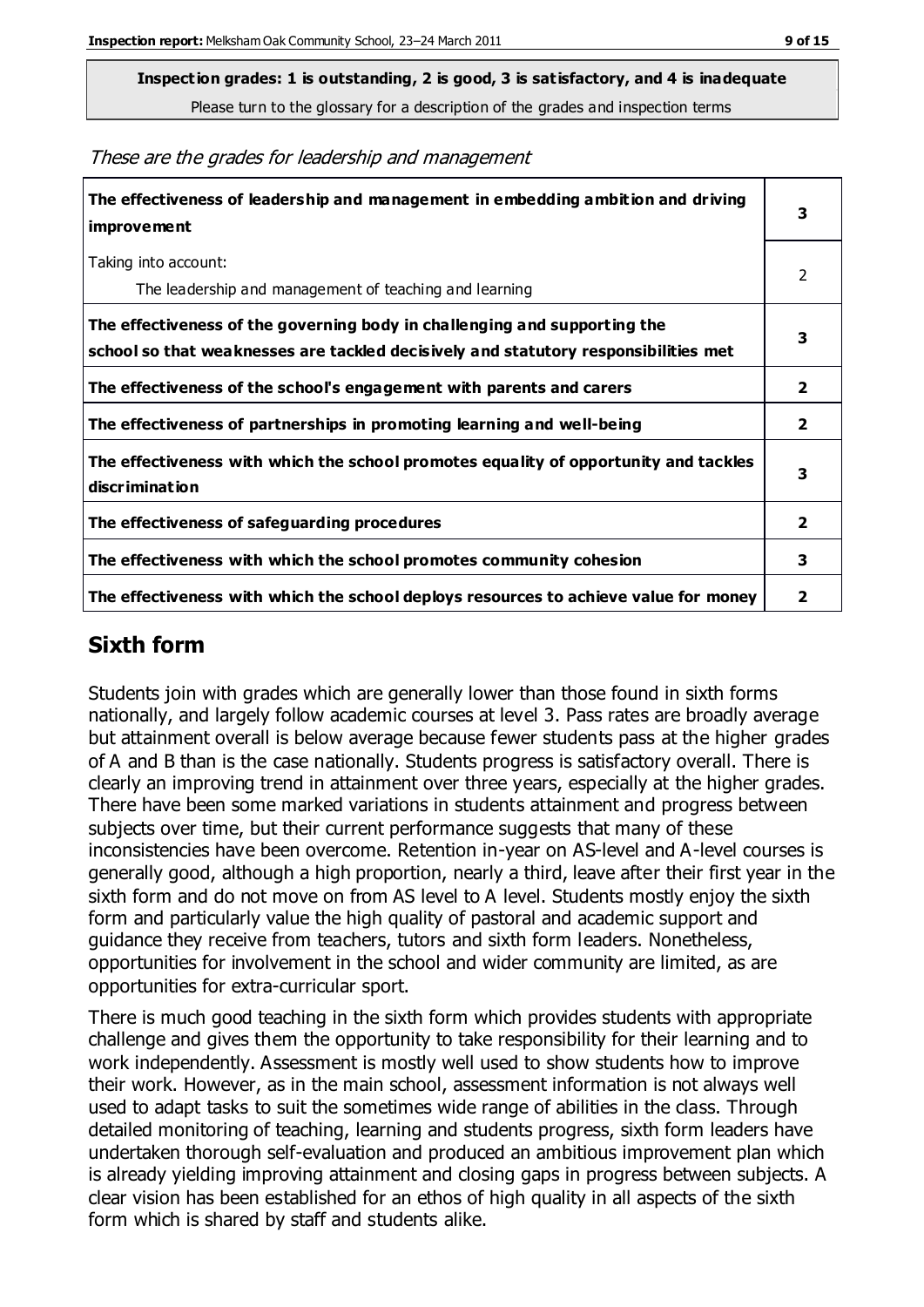These are the grades for the sixth form

| $\mid$ Overall effectiveness of the sixth form |  |
|------------------------------------------------|--|
| Taking into account:                           |  |
| Outcomes for students in the sixth form        |  |
| The quality of provision in the sixth form     |  |
| Leadership and management of the sixth form    |  |

#### **Views of parents and carers**

The response to the parents and carers questionnaire on this inspection was three times as high as for the previous inspection a little over a year ago. This reflects the schools generally stronger engagement with parents and carers, and responses suggest that parents and carers generally have a favourable view of the school. A few parents and carers wrote in praise of the schools provision for students with special educational needs and/or disabilities, although a similar number wrote with criticisms centred on the lack of appropriate provision in class and a reduction of teaching assistant support. Inspectors found that the level of teaching assistant support had been reduced through a combination of budget constraints and decisions about the quality of provision. Where teaching assistants were present they provided good support for students. Generally teachers were very much aware of the needs of students in their classes, although the quality of teachers planning to meet students various needs in lessons, while improving, continues to be variable. A very small number of parents and carers raised concerns over students behaviour and instances of bullying, and although most acknowledged that the school dealt quickly with bullying not all agreed with the actions taken by the school. Some took issue with aspects of the schools behaviour management policy. Inspectors found that students behaviour has continued to improve in the school, partly as a result of clear and consistent implementation of the schools behaviour policy. There remain instances of inconsiderate behaviour which distract students from their learning. The school has clear procedures for dealing with bullying, and appears to implement these quickly and effectively in most cases. A small number of parents and carers felt that communication between home and school was not good. Inspectors found that the school had made improvement in this area a key priority for this year, and was introducing positive changes. Some parents and carers felt that not enough homework was set. Inspectors found that homework levels did vary, and that there was not a regular homework timetable because the school wants teachers to set purposeful rather than routine homework. Students do not always use their planners well enough to record the homework they have been given.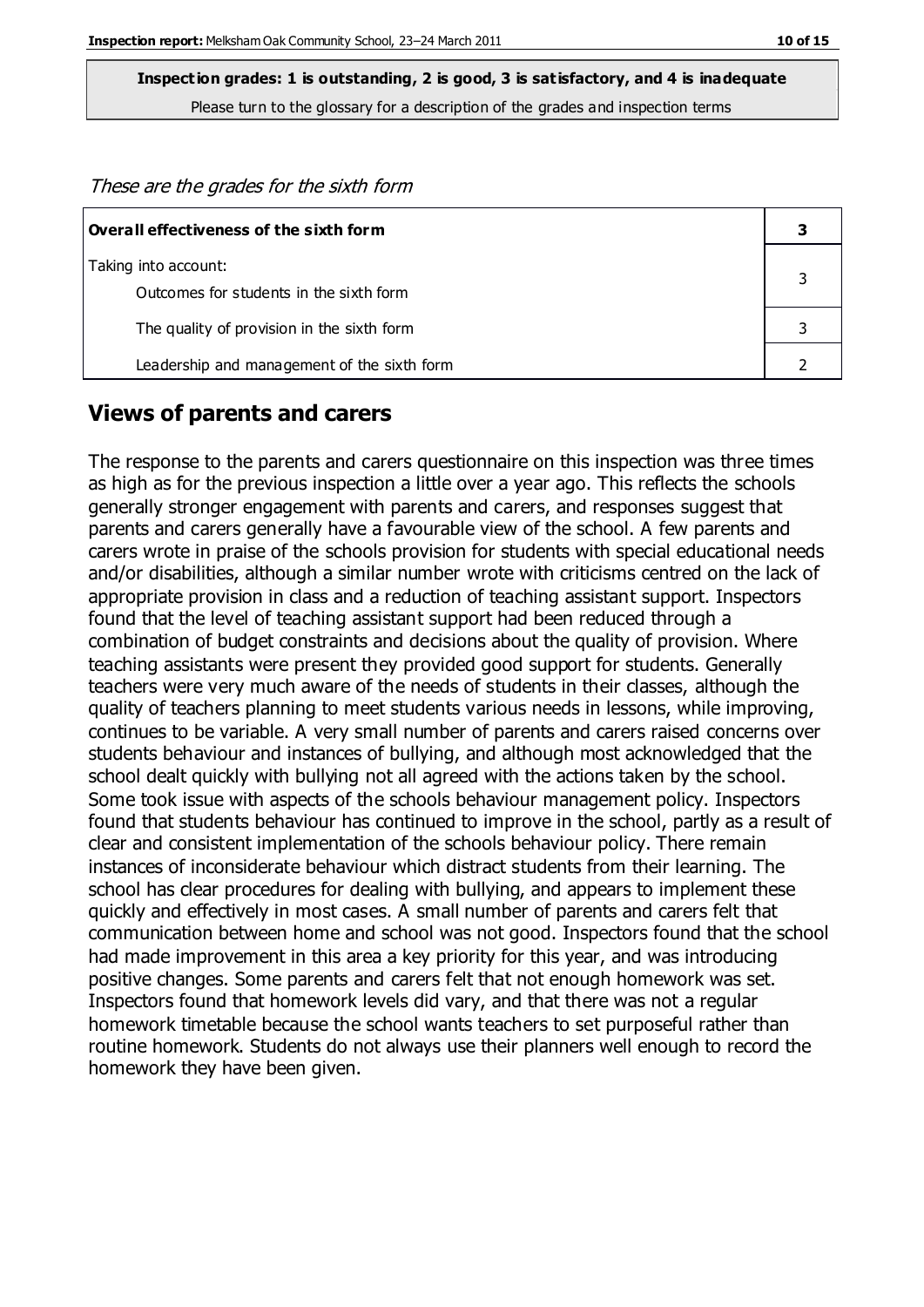#### **Responses from parents and carers to Ofsted's questionnaire**

Ofsted invited all the registered parents and carers of pupils registered at Melksham Oak Community School to complete a questionnaire about their views of the school.

In the questionnaire, parents and carers were asked to record how strongly they agreed with 13 statements about the school.

The inspection team received 194 completed questionnaires by the end of the on-site inspection. In total, there are 1114 pupils registered at the school.

| <b>Statements</b>                                                                                                                                                                                                                                       | <b>Strongly</b><br>agree |               | <b>Agree</b> |               | <b>Disagree</b> |                | <b>Strongly</b><br>disagree |                |
|---------------------------------------------------------------------------------------------------------------------------------------------------------------------------------------------------------------------------------------------------------|--------------------------|---------------|--------------|---------------|-----------------|----------------|-----------------------------|----------------|
|                                                                                                                                                                                                                                                         | <b>Total</b>             | $\frac{1}{2}$ | <b>Total</b> | $\frac{0}{0}$ | <b>Total</b>    | $\frac{1}{2}$  | <b>Total</b>                | $\frac{9}{0}$  |
| My child enjoys school                                                                                                                                                                                                                                  | 44                       | 23            | 130          | 67            | 15              | 8              | $\overline{4}$              | $\overline{2}$ |
| The school keeps my child<br>safe                                                                                                                                                                                                                       | 55                       | 28            | 132          | 68            | 5               | 3              | $\overline{2}$              | $\mathbf{1}$   |
| My school informs me about<br>my child's progress                                                                                                                                                                                                       | 63                       | 32            | 120          | 62            | 8               | $\overline{4}$ | $\mathbf{1}$                | $\mathbf{1}$   |
| My child is making enough<br>progress at this school                                                                                                                                                                                                    | 56                       | 29            | 116          | 60            | 16              | 8              | 4                           | $\overline{2}$ |
| The teaching is good at this<br>school                                                                                                                                                                                                                  | 39                       | 20            | 138          | 71            | 5               | 3              | $\mathbf{1}$                | $\mathbf{1}$   |
| The school helps me to<br>support my child's learning                                                                                                                                                                                                   | 35                       | 18            | 126          | 65            | 21              | 11             | 3                           | $\overline{2}$ |
| The school helps my child to<br>have a healthy lifestyle                                                                                                                                                                                                | 18                       | 9             | 135          | 70            | 28              | 14             | $\mathbf{1}$                | $\mathbf{1}$   |
| The school makes sure that<br>my child is well prepared for<br>the future (for example<br>changing year group,<br>changing school, and for<br>children who are finishing<br>school, entering further or<br>higher education, or entering<br>employment) | 37                       | 19            | 130          | 67            | 12              | 6              | $\mathbf{1}$                | $\mathbf{1}$   |
| The school meets my child's<br>particular needs                                                                                                                                                                                                         | 41                       | 21            | 130          | 67            | 11              | 6              | 4                           | $\overline{2}$ |
| The school deals effectively<br>with unacceptable behaviour                                                                                                                                                                                             | 31                       | 16            | 107          | 55            | 37              | 19             | 10                          | 5              |
| The school takes account of<br>my suggestions and concerns                                                                                                                                                                                              | 25                       | 13            | 121          | 62            | 27              | 14             | 3                           | $\mathcal{P}$  |
| The school is led and<br>managed effectively                                                                                                                                                                                                            | 46                       | 24            | 128          | 66            | 10              | 5              | $\overline{2}$              | $\mathbf{1}$   |
| Overall, I am happy with my<br>child's experience at this<br>school                                                                                                                                                                                     | 53                       | 27            | 121          | 62            | 16              | 8              | $\overline{2}$              | $\mathbf 1$    |

The table above summarises the responses that parents and carers made to each statement. The percentages indicate the proportion of parents and carers giving that response out of the total number of completed questionnaires. Where one or more parents and carers chose not to answer a particular question, the percentages will not add up to 100%.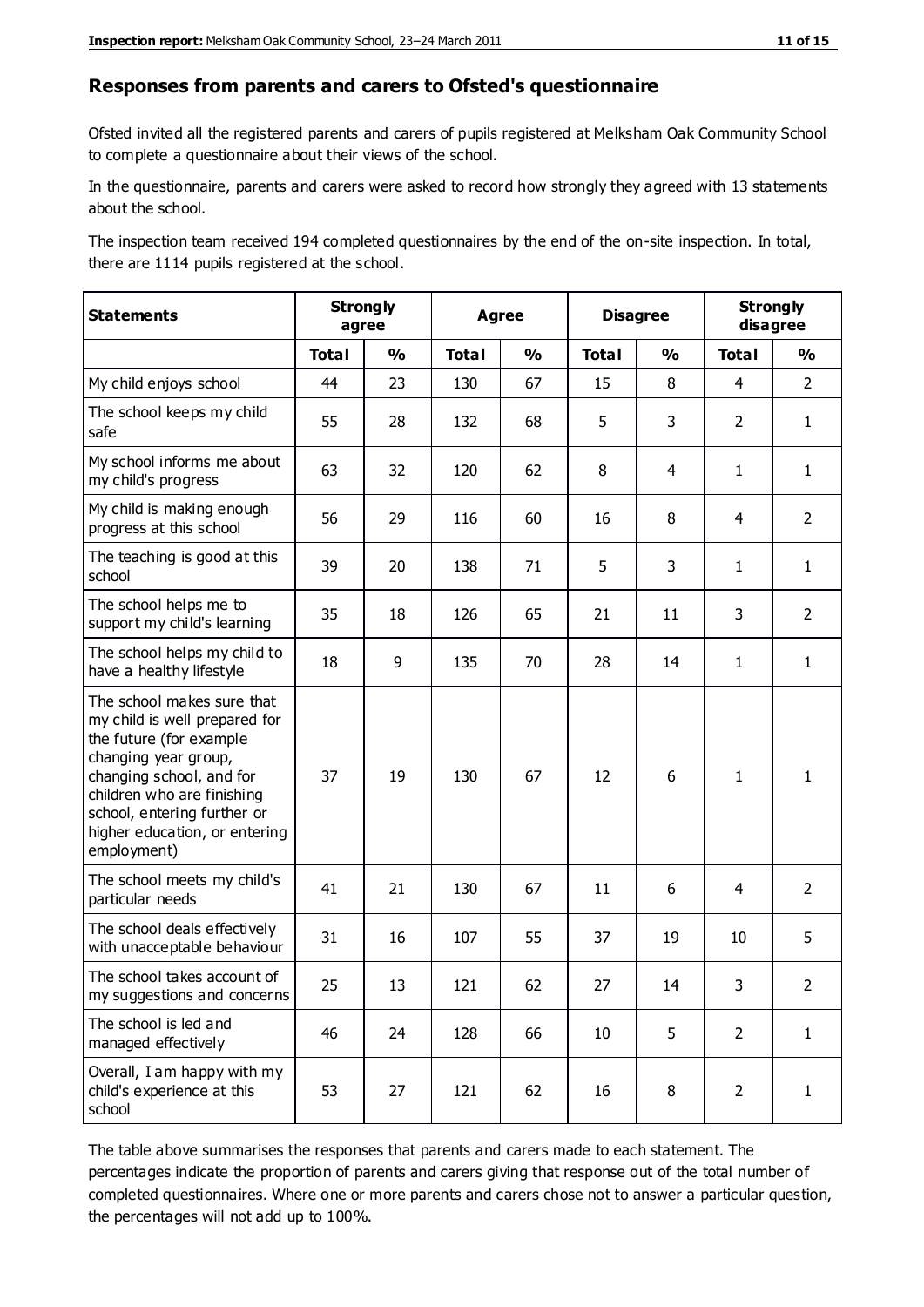## **Glossary**

| Grade   | <b>Judgement</b> | <b>Description</b>                                                                                                                                                                                                            |
|---------|------------------|-------------------------------------------------------------------------------------------------------------------------------------------------------------------------------------------------------------------------------|
| Grade 1 | Outstanding      | These features are highly effective. An outstanding school<br>provides exceptionally well for all its pupils' needs.                                                                                                          |
| Grade 2 | Good             | These are very positive features of a school. A school that<br>is good is serving its pupils well.                                                                                                                            |
| Grade 3 | Satisfactory     | These features are of reasonable quality. A satisfactory<br>school is providing adequately for its pupils.                                                                                                                    |
| Grade 4 | Inadequate       | These features are not of an acceptable standard. An<br>inadequate school needs to make significant improvement<br>in order to meet the needs of its pupils. Ofsted inspectors<br>will make further visits until it improves. |

#### **What inspection judgements mean**

## **Overall effectiveness of schools**

|                       | Overall effectiveness judgement (percentage of schools) |      |                     |                   |
|-----------------------|---------------------------------------------------------|------|---------------------|-------------------|
| <b>Type of school</b> | <b>Outstanding</b>                                      | Good | <b>Satisfactory</b> | <b>Inadequate</b> |
| Nursery schools       | 59                                                      | 35   | 3                   | 3                 |
| Primary schools       | 9                                                       | 44   | 39                  | 7                 |
| Secondary schools     | 13                                                      | 36   | 41                  | 11                |
| Sixth forms           | 15                                                      | 39   | 43                  | 3                 |
| Special schools       | 35                                                      | 43   | 17                  | 5                 |
| Pupil referral units  | 21                                                      | 42   | 29                  | 9                 |
| All schools           | 13                                                      | 43   | 37                  | 8                 |

New school inspection arrangements were introduced on 1 September 2009. This means that inspectors now make some additional judgements that were not made previously.

The data in the table above are for the period 1 September 2009 to 31 August 2010 and are consistent with the latest published official statistics about maintained school inspection outcomes (see **[www.ofsted.gov.uk](http://www.ofsted.gov.uk/)**).

The sample of schools inspected during 2009/10 was not representative of all schools nationally, as weaker schools are inspected more frequently than good or outstanding schools.

Percentages are rounded and do not always add exactly to 100.

Sixth form figures reflect the judgements made for the overall effectiveness of the sixth form in secondary schools, special schools and pupil referral units.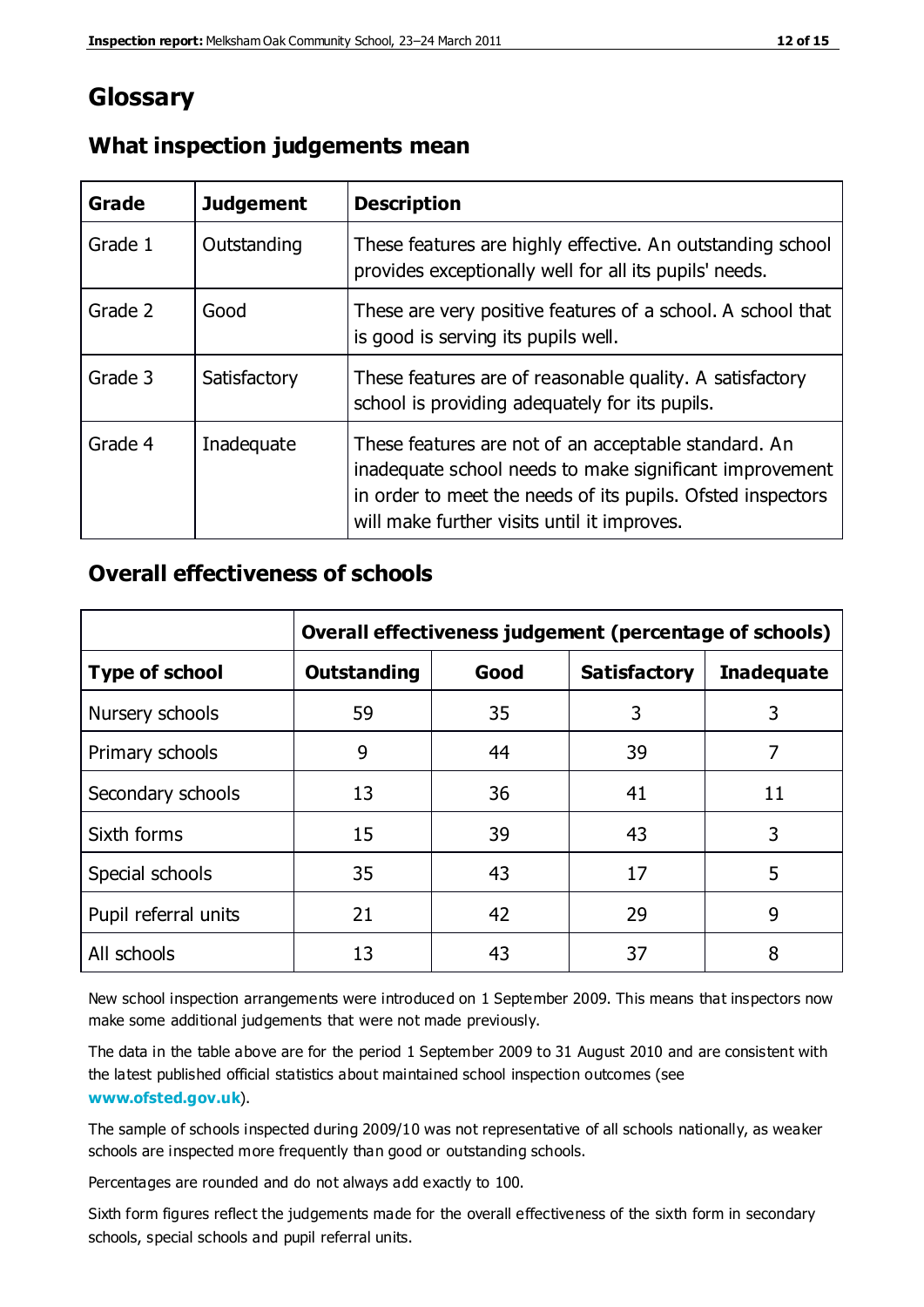# **Common terminology used by inspectors**

| Achievement:               | the progress and success of a pupil in their learning,<br>development or training.                                                                                                                                                           |
|----------------------------|----------------------------------------------------------------------------------------------------------------------------------------------------------------------------------------------------------------------------------------------|
| Attainment:                | the standard of the pupils' work shown by test and<br>examination results and in lessons.                                                                                                                                                    |
| Capacity to improve:       | the proven ability of the school to continue<br>improving. Inspectors base this judgement on what<br>the school has accomplished so far and on the quality<br>of its systems to maintain improvement.                                        |
| Leadership and management: | the contribution of all the staff with responsibilities,<br>not just the headteacher, to identifying priorities,<br>directing and motivating staff and running the school.                                                                   |
| Learning:                  | how well pupils acquire knowledge, develop their<br>understanding, learn and practise skills and are<br>developing their competence as learners.                                                                                             |
| Overall effectiveness:     | inspectors form a judgement on a school's overall<br>effectiveness based on the findings from their<br>inspection of the school. The following judgements,<br>in particular, influence what the over all effectiveness<br>judgement will be. |
|                            | The school's capacity for sustained<br>improvement.                                                                                                                                                                                          |
|                            | Outcomes for individuals and groups of pupils.                                                                                                                                                                                               |
|                            | The quality of teaching.                                                                                                                                                                                                                     |
|                            | The extent to which the curriculum meets<br>pupils' needs, including, where relevant,<br>through partnerships.                                                                                                                               |
|                            | The effectiveness of care, guidance and<br>support.                                                                                                                                                                                          |
| Progress:                  | the rate at which pupils are learning in lessons and<br>over longer periods of time. It is often measured by<br>comparing the pupils' attainment at the end of a key                                                                         |

stage with their attainment when they started.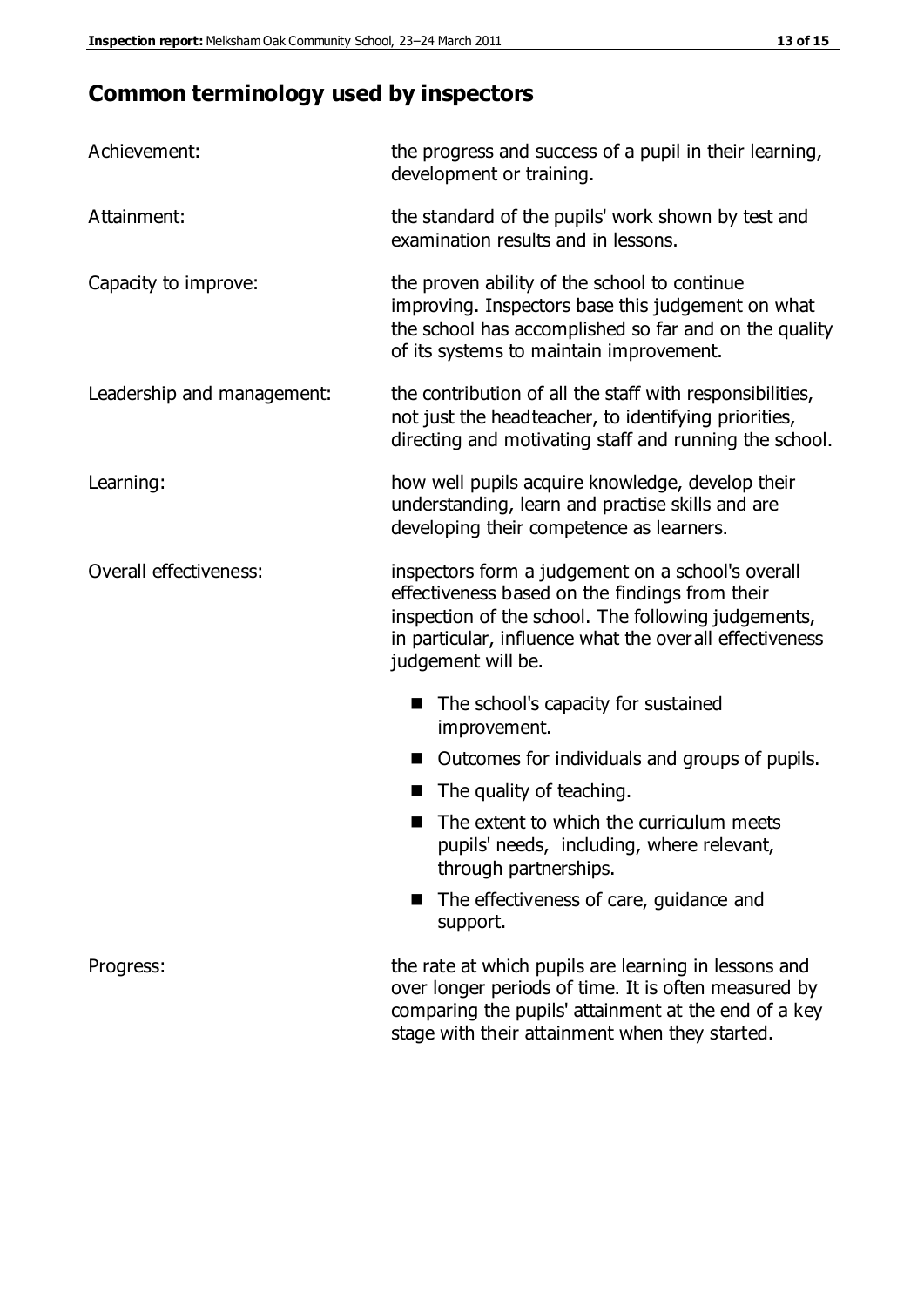#### **This letter is provided for the school, parents and carers to share with their children. It describes Ofsted's main findings from the inspection of their school.**

25 March 2011

#### Dear Students

#### **Inspection of Melksham Oak Community School, Melksham SN12 6QZ**

Many thanks for the welcome you gave to me and my colleagues when we visited the school for its recent inspection. You have an impressive new site and building, and you are clearly responding well to your new surroundings. We found many aspects of the school to be improving, and judge the school to be providing you with a satisfactory quality of education.

Your achievement is now satisfactory. Attainment in GCSE examinations and in the sixth form is below average but improving. You learn well in the majority of lessons because teachers often plan lessons which are relevant and interesting, and keep your learning active and varied. You know your targets well and have a clear understanding of how to improve your work. You are well looked after, and most of those who we spoke to or who completed our questionnaire said they feel very safe in the school. School leaders keep a close eye on the quality of education you receive, and have taken effective measures to improve the general quality of teaching across the school.

While the school has made significant improvements, our inspection report indicates a number of areas for further development. Firstly, students attainment and progress have not risen evenly, and there remains some variation in performance between subjects and groups of students which the school needs to address further. Secondly, the quality of teaching still varies between lessons. We have asked the school to ensure that best practice is shared widely among teachers, and that teachers plan lessons which adapt tasks to meet the full range of abilities in their classes. We have also asked that you should be given further opportunities to take responsibility for your own learning, as you do in the best lessons, and to develop your literacy and numeracy skills across the curriculum.

I am sure that you will all make your contribution to the schools improvement by continuing to display positive attitudes to learning. I wish you well for the future.

Yours sincerely

Ian Hodgkinson Her Majestys Inspector